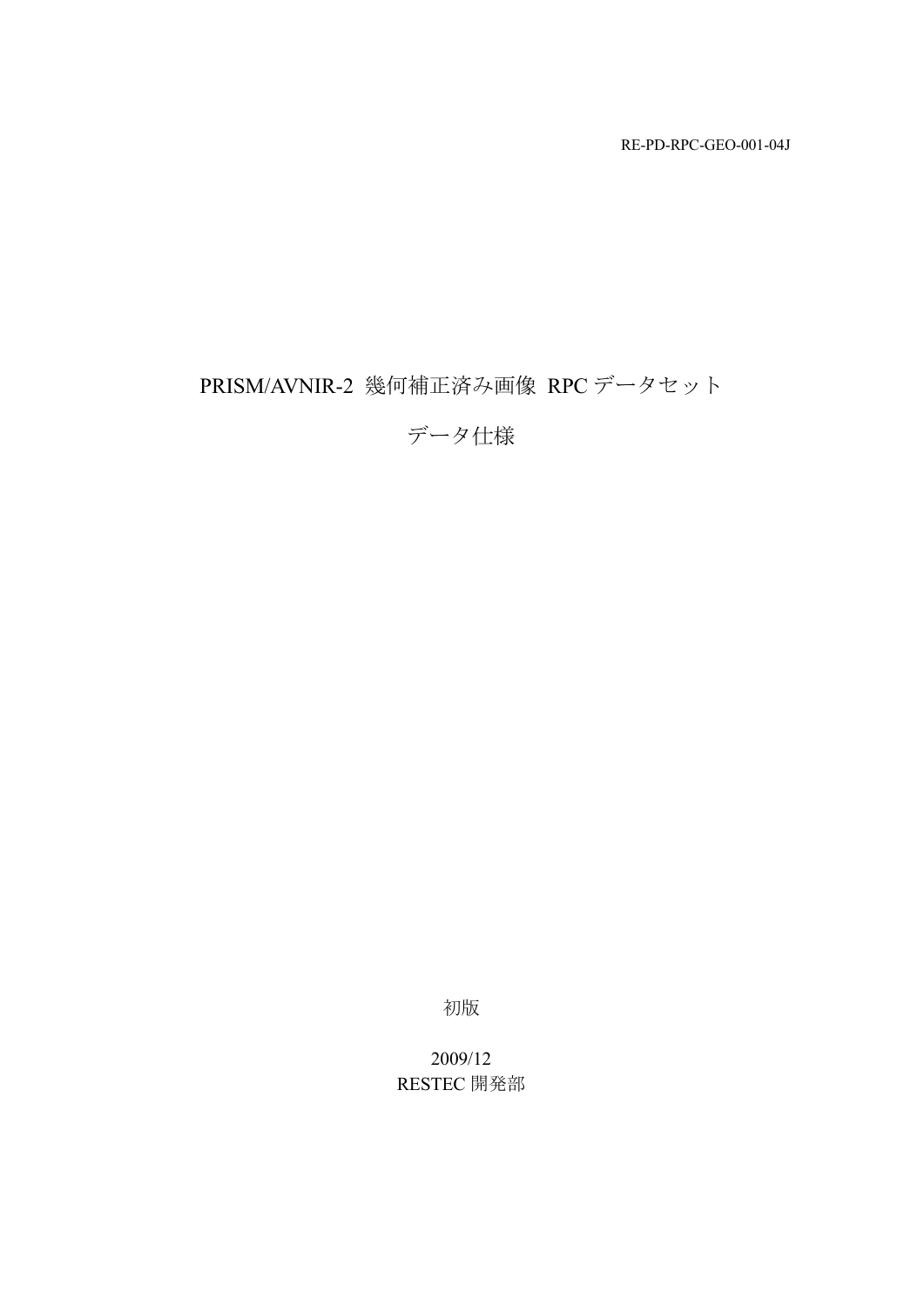| 改訂履歴 |  |
|------|--|
|------|--|

| 版  | $\overline{\phantom{a}}$<br>$\perp$<br>1 \<br>_<br>. . | 箇所 | 花<br>内<br>一台 |
|----|--------------------------------------------------------|----|--------------|
| 初版 | 2009<br>Dec.                                           | -  | 初版           |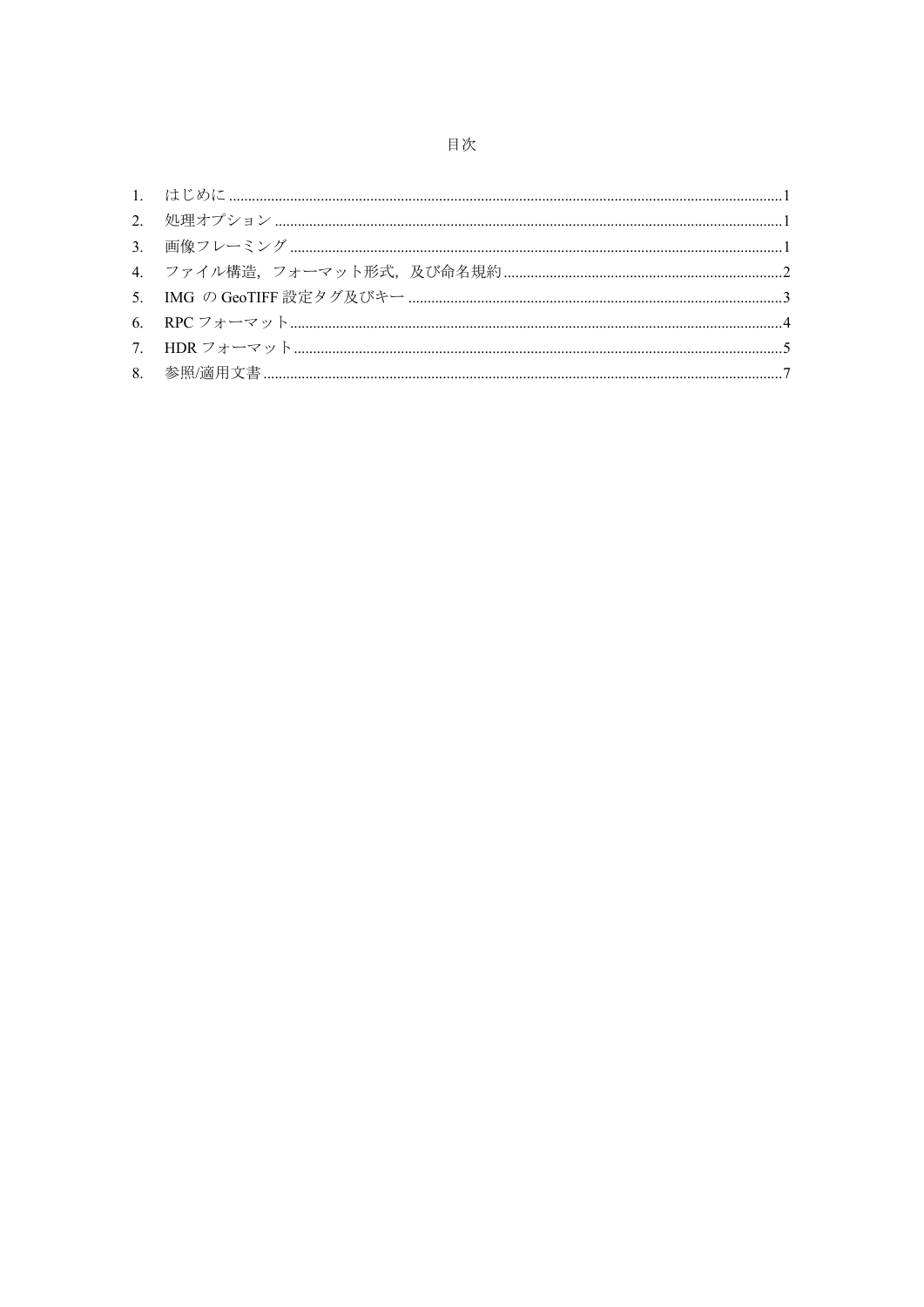1. はじめに

本文書は,ALOS 高次付加価値製品の PRISM 及び AVNIR-2 に関する「Level 1B2 に相当する 幾何補正済み画像データと RPC のセット」のデータ仕様を記述する。

2. 処理オプション

幾何補正済み画像の投影オプションを表 1 に示す。オプションのパラメータは標準プロダク ト Level 1B2 処理[1], [2]と同様である。(但し概略 DEM 補正は行わない。)

表 1 幾何補正済み画像の投影オプション(Level 1B2 標準処理と同様)

| 項目                  | 指定種別                                                     |
|---------------------|----------------------------------------------------------|
| 地図図法                | $UTM \neq PS$                                            |
| リサンプリング法            | NN / CC / BL                                             |
| UTMゾーン番号            | ゾーン1~60, デフォルトはシーン中心に対応                                  |
| PS投影パラメータ           | 基準緯度経度、デフォルトはシーン中心に対応                                    |
|                     | 地図上の画像カラム方向  Geo-reference(軌道方向) / Geo-coded Map north / |
| の向き                 | Geo-coded True north                                     |
| ピクセルスペーシング          | 10m, 12.5m, 15m, 20mから選択, デフォルトはポイ                       |
| $(AVNIR-2O\lambda)$ | ンティング角による。                                               |

3. 画像フレーミング

画像フレーミングにおける投影ライン数は,標準プロダクト Level 1B2[1], [2]では PRISM/ AVNIR-2 (ピクセルスペーシング 10m)についてそれぞれ 14000/7000 ラインであるが, 本データ セットにおける幾何補正済み画像では標準プロダクト Level 1B1 画像に格納されたライン数と 同等のそれぞれ 16000/ 8000 ラインとする。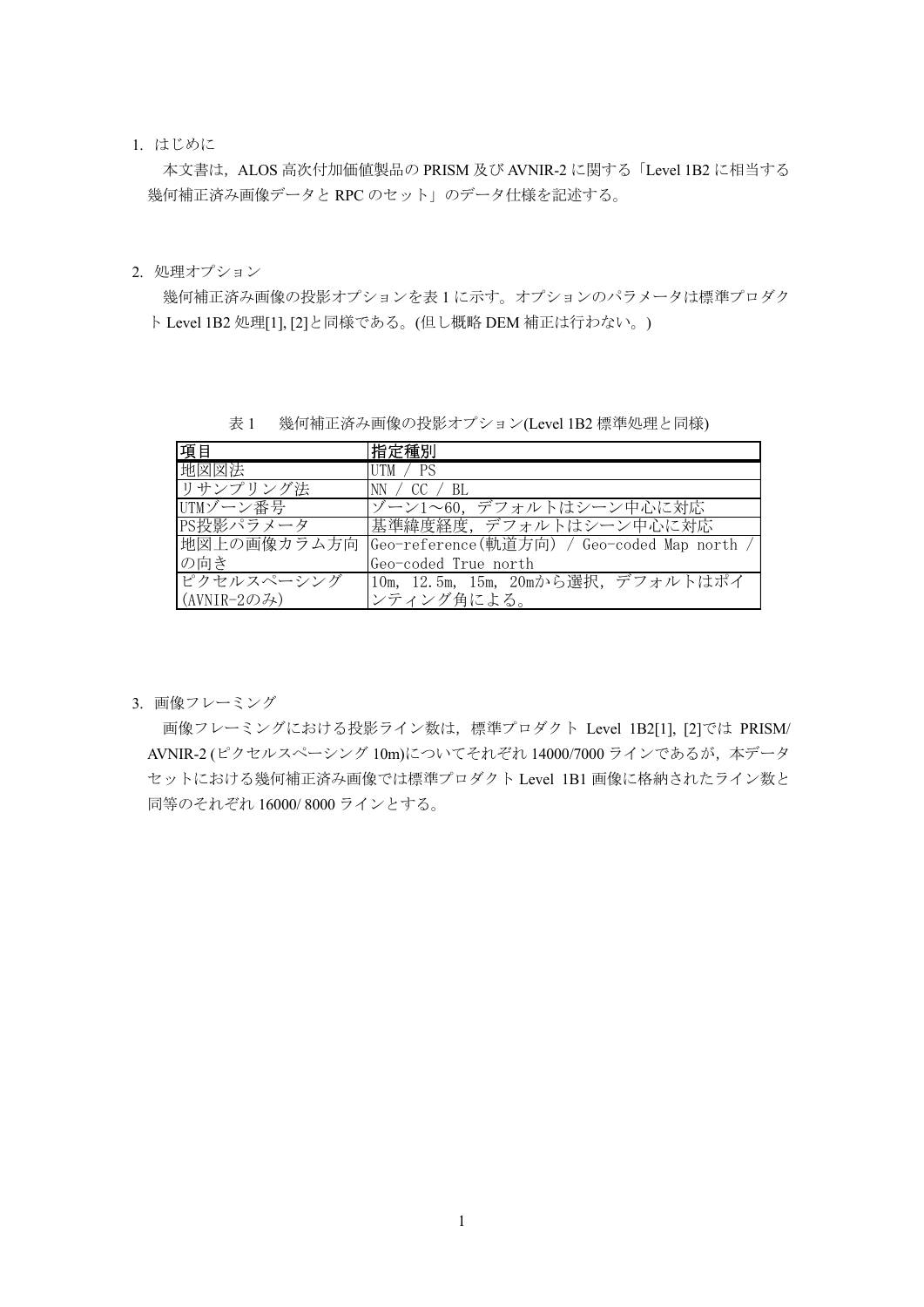#### 4. ファイル構造,フォーマット形式,及び命名規約

PRISM/AVNIR-2 のそれぞれデータセットにおけるファイル構造について図 1 に示す。各デー タセットには,幾何補正済み画像データ(IMG)及び RPC ファイル(RPC)に加えて各投影処理オ プションや簡易な画像情報(サイズ及び処理日等)を納めた Key="Value"形式のテキストヘッダ ファイル(HDR)を添付する。各ファイルのフォーマット形式及び命名規約についてそれぞれ表 2, 表 3 に示す。なお, シーン ID, プロダクト ID は標準プロダクト[1], [2]に従う。

| <b>PRISM</b> |            |  |
|--------------|------------|--|
|              | <b>IMG</b> |  |
|              | <b>RPC</b> |  |
|              | <b>HDR</b> |  |
|              |            |  |

| AVNIR-2 |             |
|---------|-------------|
|         | IMG (Band1) |
|         | IMG (Band2) |
|         | IMG (Band3) |
|         | IMG (Band4) |
|         | <b>RPC</b>  |
|         | HDR         |
|         |             |

図 1 ファイル構造

表 2 フォーマット形式

|            | <b>File Format</b> |
|------------|--------------------|
| <b>IMG</b> | $_{\sf IGeoTIFF}$  |
| <b>RPC</b> | <b>ASCII</b> text  |
|            | <b>ASCII</b> text  |

表 3 ファイル命名規約

|             | <b>IPRISM</b>                     | <b>IAVNIR-2</b>                     |
|-------------|-----------------------------------|-------------------------------------|
| <b>IMG</b>  | IMG-ssssssssssssssss-pppppppp.tif | IMG-XX-ssssssssssssssss-ppppppp.tif |
| <b>IRPC</b> | RPC-ssssssssssssssss-pppppppp.txt | RPC-ssssssssssssssss-ppppppp.txt    |
| <b>IHDR</b> | HDR-sssssssssssssss-pppppppp.txt  | HDR-sssssssssssssss-ppppppp.txt     |

ssssssssssssssssss: シーン ID, ppppppppp/pppppppppp: プロダクト ID, XX: バンド番号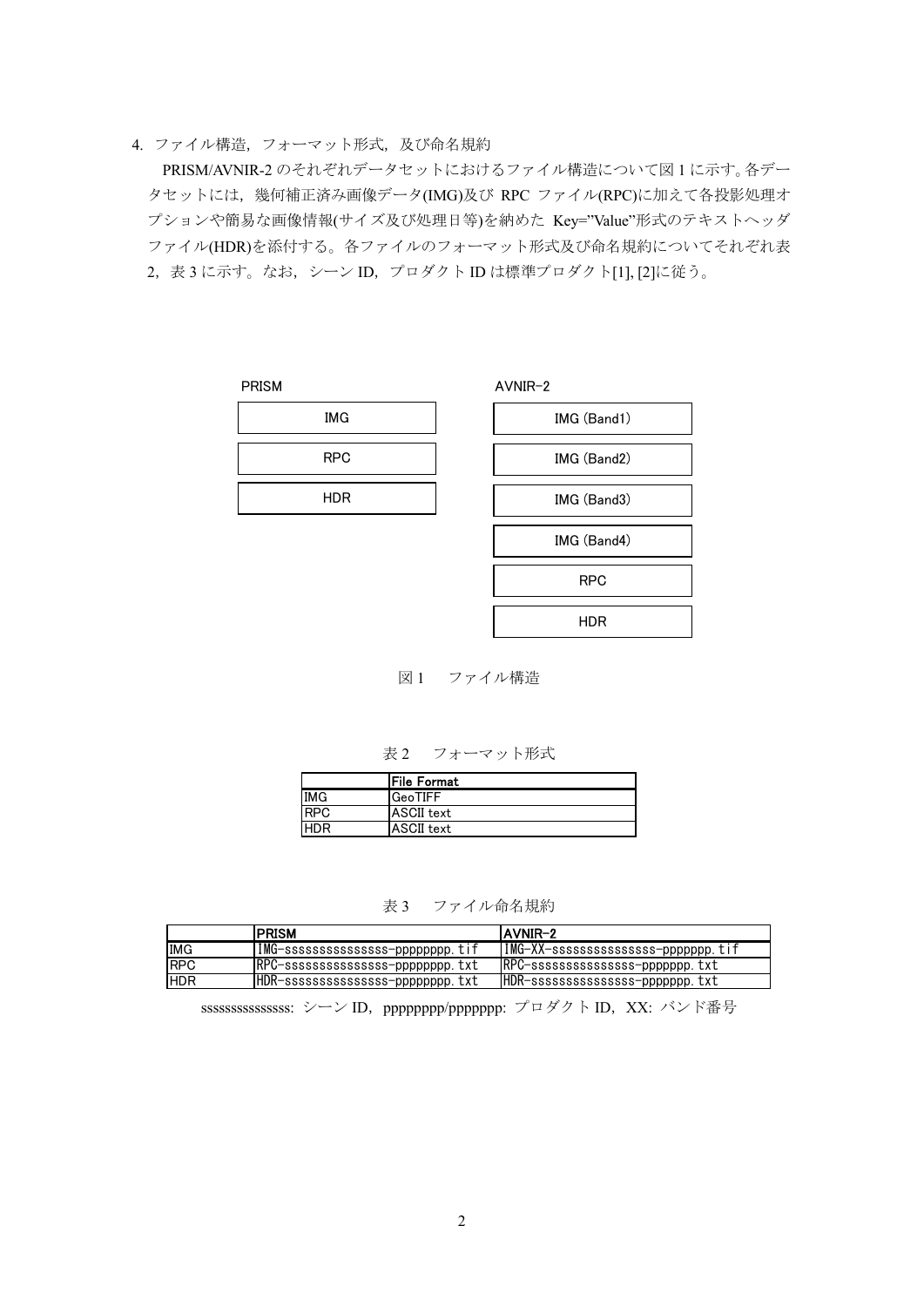#### 5. IMG の GeoTIFF 設定タグ及びキー

IMG のGeoTIFF[3]の設定TIFFタグ及びGeoTIFFキー(UTM/PS)についてそれぞれ表4,表5, 表 6 に示す。なお TIFF タグ及び UTM キーについては RESTEC 付加価値製品[4]の GeoTIFF 変 換プロダクトを,PS キーについては,任意のサンプルデータについて ERDAS – IMAGINE (Ver.9.1)及び ENVI (Ver.4.3)を用いて PS 地図投影を行ったデータを参考とした。

| Tag                        | Value                            |
|----------------------------|----------------------------------|
| <b>TIFFTAG SUBFILETYPE</b> |                                  |
| TIFFTAG IMAGEWIDTH         | image width                      |
| TIFFTAG IMAGELENGTH        | image height                     |
| TIFFTAG BITSPERSAMPLE      |                                  |
| <b>TIFFTAG COMPRESSION</b> | COMPRESSION_NONE                 |
| TIFFTAG_PHOTOMETRIC        | PHOTOMETRIC_MINISBLACK           |
| TIFFTAG ORIENTATION        | ORIENTATION_TOPLEFT              |
| TIFFTAG SAMPLESPERPIXEL    |                                  |
| TIFFTAG ROWSPERSTRIP       | image height                     |
| TIFFTAG XRESOLUTION        | 72                               |
| TIFFTAG YRESOLUTION        | 72                               |
| TIFFTAG RESOLUTIONUNIT     | <b>RESUNIT INCH</b>              |
| TIFFTAG SAMPLEFORMAT       | SAMPLEFORMAT UINT                |
| TIFFTAG PLANARCONFIG       |                                  |
| <b>GTIFF TRANSMATRIX</b>   | 4x4 matrix data of affine trans. |
| <b>GTIFF ASCIIPARAMS</b>   | text data                        |

表4 設定タグ

#### 表 5 設定 GeoTIFF キー(UTM)

| <b>Key</b>                | Value                    |
|---------------------------|--------------------------|
| GTModelTypeGeoKey         | ModelTypeProjected       |
| <b>GTRasterTypeGeoKey</b> | <b>RasterPixelIsArea</b> |
| <b>IGTCitationGeoKev</b>  | text data                |
| <b>IPCSCitationGeoKev</b> | text data                |
| ProjectedCSTypeGeoKey     | UTM zone                 |

表 6 設定 GeoTIFF キー(PS)

| Key                            | Value                                             |
|--------------------------------|---------------------------------------------------|
| GTModelTypeGeoKey              | ModelTypeProjected                                |
| <b>GTRasterTypeGeoKey</b>      | <b>RasterPixelIsAreal</b>                         |
| <b>GTCitationGeoKev</b>        | text data                                         |
| <b>PCSCitationGeoKev</b>       | text data                                         |
| GeographicTypeGeoKey           | GCS WGS 84                                        |
| GeogLinearUnitsGeoKey          | Linear_Meter                                      |
| GeogAngularUnitsGeoKey         | Angular Degree                                    |
| ProjectedCSTypeGeoKey          | KvUserDefined                                     |
| ProjectionGeoKev               | KvUserDefined                                     |
| ProjCoordTransGeoKey           | CT PolarStereographic                             |
| ProjLinearUnitsGeoKey          | Linear Meter                                      |
| ProjNatOriginLatGeoKey         | latitude of the image projection plane            |
| ProjStraightVertPoleLongGeoKey | longitude as the vertical axis of the image frame |
| ProjFalseEastingGeoKey         |                                                   |
| ProjFalseNorthingGeoKey        |                                                   |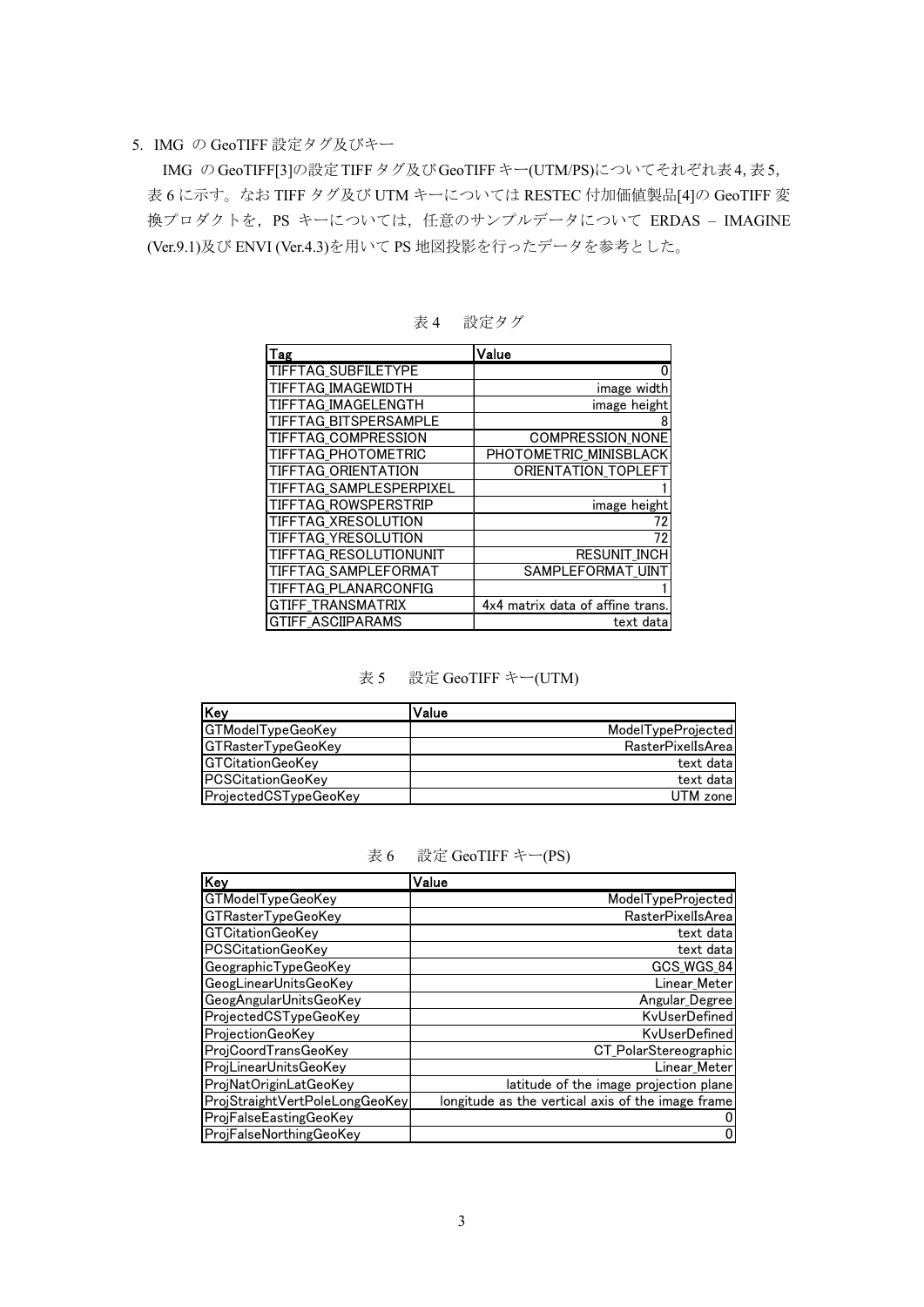## 6. RPC フォーマット

RPC のフォーマットは PRISM Level 1B1 について作成している RPC (L1B1- RPC)[4]と同一と する(表 7)。なお,画像アドレスは画像左上隅の画素中心が(1, 1)である。

| <b>FIELD</b>      | <b>SIZE</b> | <b>VALUE RANGE</b> | <b>UNITS</b> |
|-------------------|-------------|--------------------|--------------|
| LINE OFF          | 6           | 000000 to 999999   | pixels       |
| SAMP_OFF          | 5           | 00000 to 99999     | pixels       |
| LAT OFF           | 8           | ±90.0000           | degrees      |
| LONG OFF          | 9           | ±180.0000          | degrees      |
| HEIGHT OFF        | 5           | ±9999              | meters       |
| LINE SCALE        | 6           | 000001 to 999999   | pixels       |
| SAMP SCALE        | 5           | 00001 to 99999     | pixels       |
| LAT SCALE         | 8           | ±90.0000           | degrees      |
| LONG SCALE        | 9           | ±180.0000          | degrees      |
| HEIGHT SCALE      | 5           | ±9999              | meters       |
| LINE NUM COEFF 1  | 12          | ±9.999999E±9       |              |
|                   | $\ldots$    |                    |              |
| LINE_NUM_COEFF_20 | 12          | ±9.999999E±9       |              |
| LINE DEN COEFF 1  | 12          | ±9.999999E±9       |              |
|                   | $\cdots$    |                    |              |
| LINE DEN COEFF 20 | 12          | ±9.999999E±9       |              |
| SAMP NUM COEFF 1  | 12          | ±9.999999E±9       |              |
|                   | $\cdots$    |                    |              |
| SAMP NUM COEFF 20 | 12          | ±9.999999E±9       |              |
| SAMP DEN COEFF 1  | 12          | ±9.999999E±9       |              |
|                   | .           |                    |              |
| SAMP DEN COEFF 20 | 12          | ±9.999999E±9       |              |

表 7 RPC フォーマット (L1B1-RPC に添付の Document\_rpc\_e.txt より抜粋)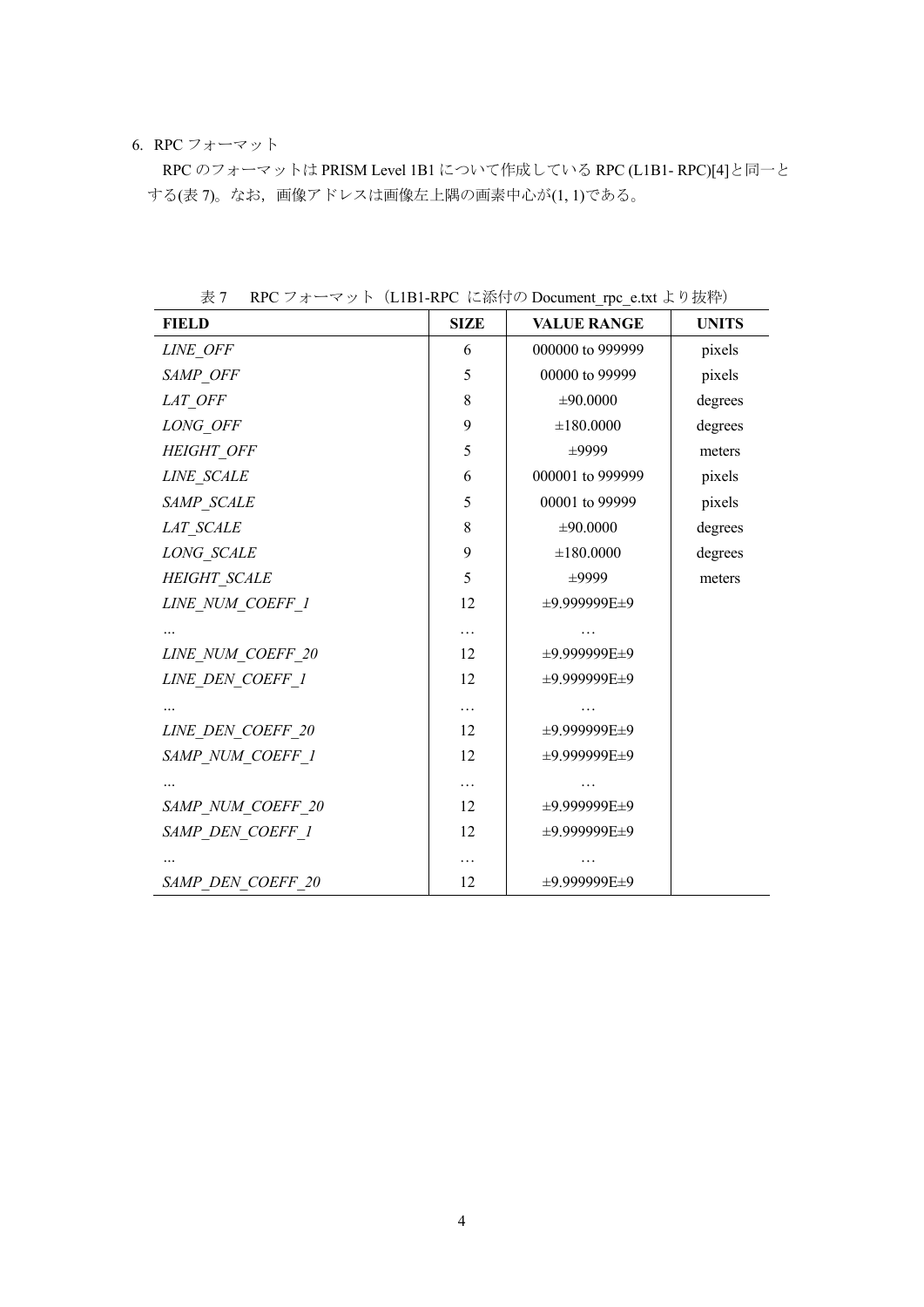## 7. HDR フォーマット

HDR の Key="Value"項目について表 8 に示す。

| <b>Key</b>                | Value                               | <b>Description</b>                                                          |
|---------------------------|-------------------------------------|-----------------------------------------------------------------------------|
|                           |                                     | $AA = Mission type ("AL")$                                                  |
|                           |                                     | $BBB =$ Sensor type ("PSM"/"AV2")                                           |
|                           |                                     |                                                                             |
| SceneID                   | "AABBCDDDDDEEEE"                    | $C =$ Supplemental remarks of sensor type                                   |
|                           |                                     | ("A" for AVNIR-2 / "N": Nadir, "F": Forward, "B": Backward for PRISM)       |
|                           |                                     | $DDDDD = Total orbit number of the scene$                                   |
|                           |                                     | $EEE = Frame$ number of the scene                                           |
|                           |                                     | $A =$ Observation mode ("O")                                                |
|                           |                                     | $BBB = Processing level ("1B2")$                                            |
|                           |                                     |                                                                             |
| ProductID                 | "ABBBCCDE"                          | $CC = 1B2$ option ("R_": Geo-reference/"G_": Geo-coded)                     |
|                           |                                     | $D = Map$ projection ("U": UTM/"P": PS)                                     |
|                           |                                     | $E =$ Observation data type (N/A for AVNIR-2 / "N": Nadir, "F": Forward,    |
|                           |                                     | 'B": Backward for PRISM)                                                    |
| <b>RSPPath</b>            | "1~671"                             | Satellite RSP path no.                                                      |
| <b>RSPFrame</b>           | $'0 - 7200''$                       | Satellite RSP frame no.                                                     |
|                           |                                     |                                                                             |
| StartPixelPosition        | "1~99999"                           | Pixel position of extraction start at electrical pointing (N/A for AVNIR-2) |
| PointingAngle             | "-44.000~44.000" (degree)           | Cross track pointing angle (-: W/+: E) (N/A for PRISM)                      |
| SceneShift                | "-5~4" (AVNIR-2)/"-2~2" (PRISM)     | Scene framing shift from the nominal framing inverval $(-N/+.S)$            |
| OrbitDataPrecision        | "Precision"                         | Orbit data precision                                                        |
| AttitudeDataPrecision     | "OnSitePrecision"                   | Attitude data precision                                                     |
|                           |                                     | $YYYY = year$ of input level 1B1 data processing                            |
| L1B1ProcessDate           | "YYYYMMDD"                          | $MM =$ month of input level 1B1 data processing                             |
|                           |                                     |                                                                             |
|                           |                                     | $DD = day$ of input level 1B1 data processing                               |
| Projection                | "UTM"/"PS"                          | UTM = Universal Transverse Mercator                                         |
|                           |                                     | $PS = Polar Stereographic$                                                  |
|                           |                                     | $N =$ North hemisphere                                                      |
| <b>UTMZone</b>            | "1N~60N"/"1S~60S"                   | $S =$ Sourth hemisphere                                                     |
|                           |                                     | (N/A for PS projection)                                                     |
|                           |                                     |                                                                             |
| PSProjectionLatitude      | "-90.0000000~90.0000000" (degree)   | Latitude of the projection plane                                            |
|                           |                                     | (N/A for UTM projection)                                                    |
|                           |                                     | Longitude identical to the map northing axis on the projection plane        |
| PSOriginLongitude         | "-180.0000000~180.0000000" (degree) | (N/A for UTM projection)                                                    |
| Datum                     | "ITRF97"                            | Datum type (Fixed)                                                          |
| EllipsoidModel            |                                     |                                                                             |
|                           | "GRS80"                             | Ellipsoid model (Fixed)                                                     |
|                           |                                     | $RF = Geo-reference$ (satellite orbit-oriented)                             |
| FramingDirection          | "RF"/"GM"/"GT"                      | $GM = Geo-coded$ map north                                                  |
|                           |                                     | $GT = Geo-coded true north$                                                 |
| MapOrientation            | "-180.0000000~180.0000000" (degree) | Angle of the image column direction from the map northing axis (Clockwise)  |
| PixelSize                 | " $2.5 \sim 20.0$ " (m)             | Pixel spacing on map coordinates                                            |
|                           |                                     | $CC = Cubic Convolution$                                                    |
|                           |                                     |                                                                             |
| Resampling                | "CC"/"NN"/"BL"                      | $NN = Nearest Neighbour$                                                    |
|                           |                                     | $BL = Bi-Linear$                                                            |
| Columns                   | " $1 - 99999$ " (pixel)             | Number of image columns                                                     |
| Lines                     | "1~99999" (pixel)                   | Number of image lines                                                       |
| SceneCenterNorthing       | "-99999.0000000~99999.0000000" (km) | The image is projected onto the ellipsoid model.                            |
| <b>SceneCenterEasting</b> | "-99999.0000000~99999.0000000" (km) | The corner address corresponds to the pixel corner, not the pixel center.   |
| SceneLeftTopNorthing      | "-99999.0000000~99999.0000000" (km) |                                                                             |
|                           | "-99999.0000000~99999.0000000" (km) |                                                                             |
| SceneLeftTopEasting       |                                     |                                                                             |
| SceneRightTopNorthing     | "-99999.0000000~99999.0000000" (km) |                                                                             |
| SceneRightTopEasting      | "-99999.0000000~99999.0000000" (km) |                                                                             |
| SceneLeftBottomNorthing   | "-99999.0000000~99999.0000000" (km) |                                                                             |
| SceneLeftBottomEasting    | "-99999.0000000~99999.0000000" (km) |                                                                             |
| SceneRightBottomNorthing  | "-99999.0000000~99999.0000000" (km) |                                                                             |
| SceneRightBottomEasting   | "-99999.0000000~99999.0000000" (km) |                                                                             |
| SceneCenterLatitude       | "-90.0000000~90.0000000" (degree)   | The image is projected onto the ellipsoid model.                            |
| SceneCenterLongitude      | "-180.0000000~180.0000000" (degree) |                                                                             |
| SceneLeftTonLatitude      | "-90 0000000~90 0000000" (degree)   | The corner address corresponds to the pixel corner, not the pixel center.   |
|                           |                                     |                                                                             |
| SceneLeftTopLongitude     | "-180.0000000~180.0000000" (degree) |                                                                             |
| SceneRightTopLatitude     | "-90.0000000~90.0000000" (degree)   |                                                                             |
| SceneRightTopLongitude    | "-180.0000000~180.0000000" (degree) |                                                                             |
| SceneLeftBottomLatitude   | "-90.0000000~90.0000000" (degree)   |                                                                             |
| SceneLeftBottomLongitude  | "-180.0000000~180.0000000" (degree) |                                                                             |
| SceneRightBottomLatitude  | "-90.0000000~90.0000000" (degree)   |                                                                             |
| SceneRightBottomLongitude | "-180.0000000~180.0000000" (degree) |                                                                             |
|                           |                                     | $YYYY = year$ of scene center (UTC)                                         |
|                           |                                     |                                                                             |
|                           |                                     | $MM =$ month of scene center (UTC)                                          |
| SceneCenterTime           | "YYYYMMDD HH:MM:SS.SSSSSS"          | $DD = day$ of scene center (UTC)                                            |
|                           |                                     | $HH = hour of scene center (UTC)$                                           |
|                           |                                     | $MM = minute of scene center (UTC)$                                         |
|                           |                                     | $SSSSSSS =$ second of scene center (UTC)                                    |
|                           |                                     |                                                                             |
| SunAngleElevation         | "-90.0000000~90.0000000" (degree)   | At scene center,                                                            |
|                           |                                     | Negative value when the sun position is lower than the horizon              |
| SunAngleAzimuth           | "0.0000000~359.9999999" (degree)    | At scene center, Clockwise angle from north direction                       |
| IncidentAngle             | "L0.0~L90.0"/"R0.0~90.0" (degree)   | At scene center, $L = Left direction / R = Right direction$                 |

# 表 8 HDR の Key="Value"項目 (1/2)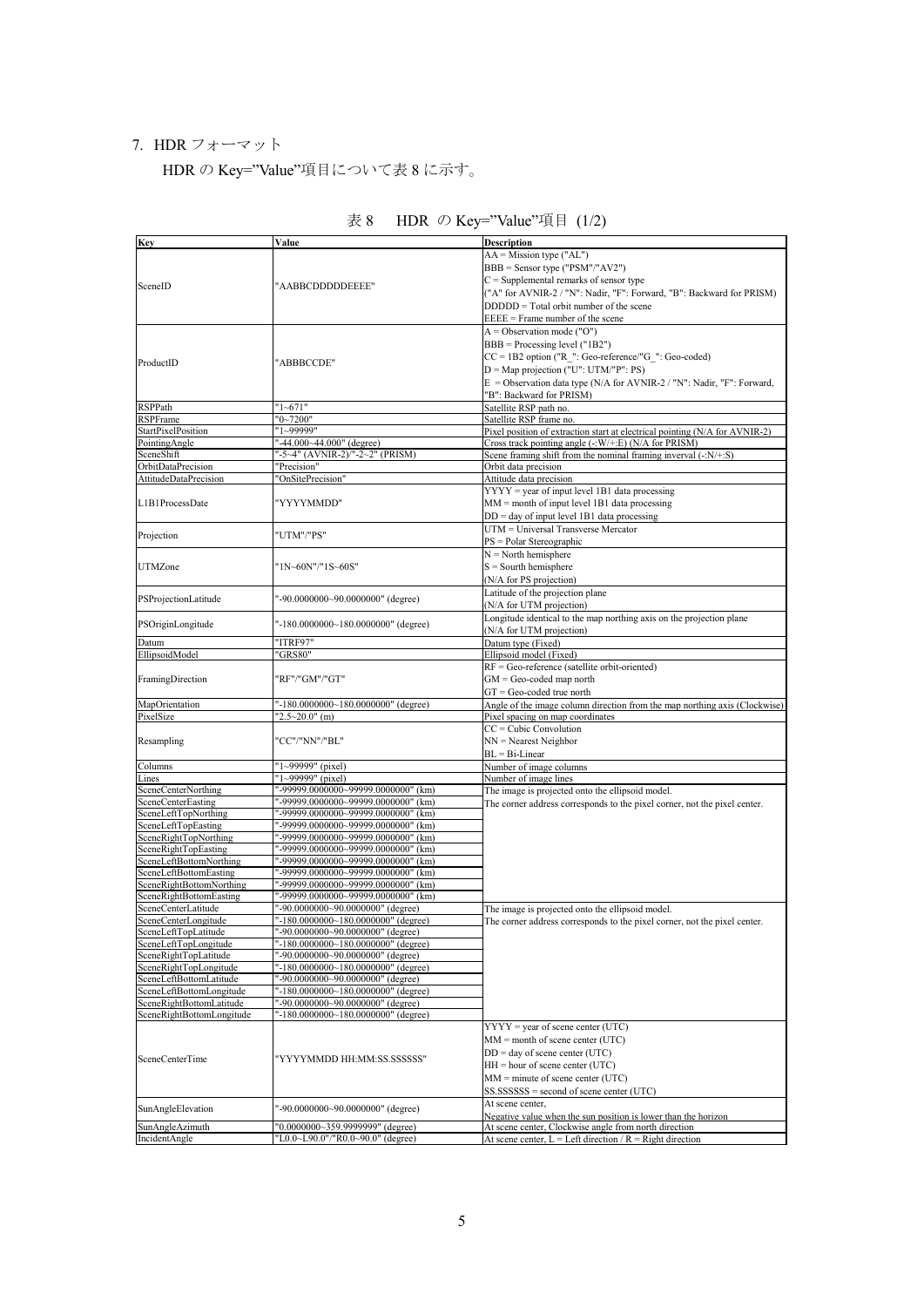| 表 8 | HDR の Key="Value"項目 (2/2) |  |
|-----|---------------------------|--|
|     |                           |  |

| Key                     | Value               | <b>Description</b>                                                        |  |
|-------------------------|---------------------|---------------------------------------------------------------------------|--|
| CompressionMode         | "0~2"               | "0" = unknown, "1" = $1/4.5$ , "2" = $1/9$ (N/A for AVNIR-2)              |  |
| GainMode                | $"1~-4"$            | PRISM gain mode (N/A for AVNIR-2)                                         |  |
| GainMode1               | $"1~-4"$            | AVNIR-2 gain mode band 1 (N/A for PRISM)                                  |  |
| GainMode2               | $"1~-4"$            | AVNIR-2 gain mode band 2 (N/A for PRISM)                                  |  |
| GainMode3               | $"1~-4"$            | AVNIR-2 gain mode band 3 (N/A for PRISM)                                  |  |
| GainMode4               | "1~4"               | AVNIR-2 gain mode band 4 (N/A for PRISM)                                  |  |
| ExposureCoef1           | "0.0000~1.0000"     | AVNIR-2 exposure coefficient band 1 (N/A for PRISM)                       |  |
| ExposureCoef2           | "0.0000~1.0000"     | AVNIR-2 exposure coefficient band 2 (N/A for PRISM)                       |  |
| ExposureCoef3           | "0.0000~1.0000"     | AVNIR-2 exposure coefficient band 3 (N/A for PRISM)                       |  |
| ExposureCoef4           | "0.0000~1.0000"     | AVNIR-2 exposure coefficient band 4 (N/A for PRISM)                       |  |
| AbsCalGain              | "-99.0000~99.0000"  | PRISM absolute calibration coefficients (Gain and Offset) (N/A for AVNIR- |  |
|                         |                     | 2), Digital number (DN) can be converted into radiance (R) in W/m^2/sr/µm |  |
|                         |                     | with the following equation:                                              |  |
| AbsCalOffset            | "-99.0000~99.0000"  | $R = DN * Gain + Offset$                                                  |  |
| AbsCalGain1             | "-99.0000~99.0000"  | AVNIR-2 band 1 absolute calibration coefficients (Gain and Offset)        |  |
| AbsCalOffset1           | "-99.0000~99.0000"  | (N/A for PRISM)                                                           |  |
| AbsCalGain2             | "-99.0000~99.0000"  | AVNIR-2 band 2 absolute calibration coefficients (Gain and Offset)        |  |
| AbsCalOffset2           | "-99.0000~99.0000"  | (N/A for PRISM)                                                           |  |
| AbsCalGain3             | "-99.0000~99.0000"  | AVNIR-2 band 3 absolute calibration coefficients (Gain and Offset)        |  |
| AbsCalOffset3           | "-99.0000~99.0000"  | (N/A for PRISM)                                                           |  |
| AbsCalGain4             | "-99.0000~99.0000"  | AVNIR-2 band 4 absolute calibration coefficients (Gain and Offset)        |  |
| AbsCalOffset4           | "-99.0000~99.0000"  | (N/A for PRISM)                                                           |  |
| Producer                | "RESTEC-PD"         | Producer of RPC data set (Fixed)                                          |  |
| ProcessDate             | "YYYYMMDD"          | $YYYY = year$ of RPC data set processing                                  |  |
|                         |                     | $MM =$ month of RPC data set processing                                   |  |
|                         |                     | $DD = day$ of RPC data set processing                                     |  |
|                         |                     | $N =$ Major version of processing software for RPC data set               |  |
| ProcessVersion          | "N-M"               | $M =$ Minor version of processing software for RPC data set               |  |
| ProjectID               | "(arbitrary)"       | Project ID (Internal use)                                                 |  |
| <b>RPCControlPoints</b> | "0~999"             | Number of control points for RPC calculation                              |  |
| RPCResSigmaLine         | "0.000000~9.999999" | Residual-sigma in lines of control points in RPC calculation              |  |
| RPCResSigmaSamp         | "0.000000~9.999999" | Residual-sigma in samples (columns) of control points in RPC calculation  |  |
| RPCResMaxLine           | "0.000000~9.999999" | Residual-max in lines of control points in RPC calculation                |  |
| <b>RPCResMaxSamp</b>    | "0.000000~9.999999" | Residual-max in samples (columns) of control points in RPC calculation    |  |